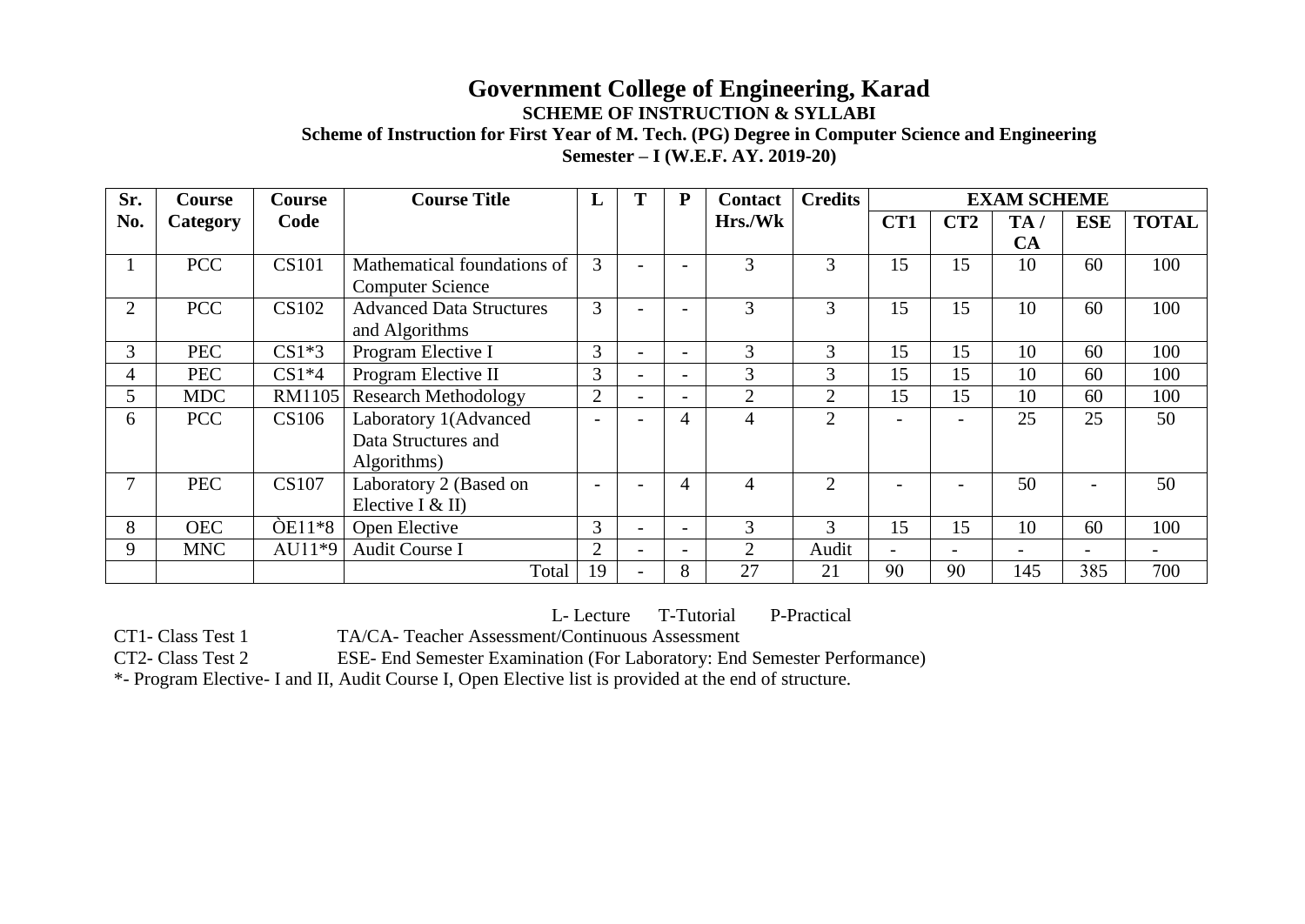#### **Government College of Engineering, Karad SCHEME OF INSTRUCTION & SYLLABI Scheme of Instruction for First Year of M. Tech. (PG) Degree in Computer Science and Engineering Semester – II (W.E.F. AY. 2019-20)**

| Sr. | Course     | <b>Course</b> | <b>Course Title</b>      | L                        | P                        | Contact | <b>Credits</b>              |                          | <b>EXAM SCHEME</b>       |     |                          |              |
|-----|------------|---------------|--------------------------|--------------------------|--------------------------|---------|-----------------------------|--------------------------|--------------------------|-----|--------------------------|--------------|
| No. | Category   | Code          |                          |                          |                          | Hrs/Wk  |                             | CT1                      | CT2                      | TA/ | <b>ESE</b>               | <b>TOTAL</b> |
|     |            |               |                          |                          |                          |         |                             |                          |                          | CA  |                          |              |
|     | <b>PCC</b> | <b>CS201</b>  | <b>Advanced Computer</b> | 3                        |                          | 3       | 3                           | 15                       | 15                       | 10  | 60                       | 100          |
|     |            |               | <b>Networks</b>          |                          |                          |         |                             |                          |                          |     |                          |              |
| 2   | <b>PCC</b> | <b>CS202</b>  | <b>Soft Computing</b>    | 3                        |                          | 3       | 3                           | 15                       | 15                       | 10  | 60                       | 100          |
| 3   | <b>PEC</b> | $CS2*3$       | Program Elective III     | 3                        | $\overline{\phantom{0}}$ | 3       | 3                           | 15                       | 15                       | 10  | 60                       | 100          |
| 4   | <b>PEC</b> | $CS2*4$       | Program Elective IV      | 3                        | $\overline{\phantom{0}}$ | 3       | 3                           | 15                       | 15                       | 10  | 60                       | 100          |
| 5   | <b>PEC</b> | $CS2*5$       | Program Elective V       | 3                        |                          | 3       | 3                           | 15                       | 15                       | 10  | 60                       | 100          |
| 6   | <b>PCC</b> | <b>CS206</b>  | Laboratory 3 (Based on   | $\overline{\phantom{0}}$ | 4                        |         | $\mathcal{D}$               | $\overline{\phantom{0}}$ | $\overline{\phantom{0}}$ | 25  | 25                       | 50           |
|     |            |               | cores)                   |                          |                          |         |                             |                          |                          |     |                          |              |
|     | <b>PCC</b> | <b>CS207</b>  | Laboratory 4 (Based on   | $\overline{\phantom{0}}$ | 4                        | 4       | $\mathcal{D}_{\mathcal{L}}$ |                          |                          | 50  |                          | 50           |
|     |            |               | Elective III & IV)       |                          |                          |         |                             |                          |                          |     |                          |              |
| 8   | P/S/IT     | <b>CS208</b>  | Seminar                  | $\overline{\phantom{0}}$ | 4                        |         | $\mathcal{D}$               | $\overline{\phantom{0}}$ | -                        | 100 |                          | 100          |
| 9   | <b>MNC</b> | $AU12*9$      | <b>Audit Course II</b>   | $\overline{2}$           |                          | 2       | Audit                       |                          |                          |     | $\overline{\phantom{0}}$ |              |
|     |            |               | Total                    |                          | 12                       | 29      | 21                          | 90                       | 90                       | 235 | 385                      | 700          |

L- Lecture T-Tutorial P-Practical

CT1- Class Test 1 TA/CA- Teacher Assessment/Continuous Assessment

CT2- Class Test 2 ESE- End Semester Examination (For Laboratory: End Semester Performance)

\*- Program Elective- III, IV and V, Audit Course II list is provided at the end of structure.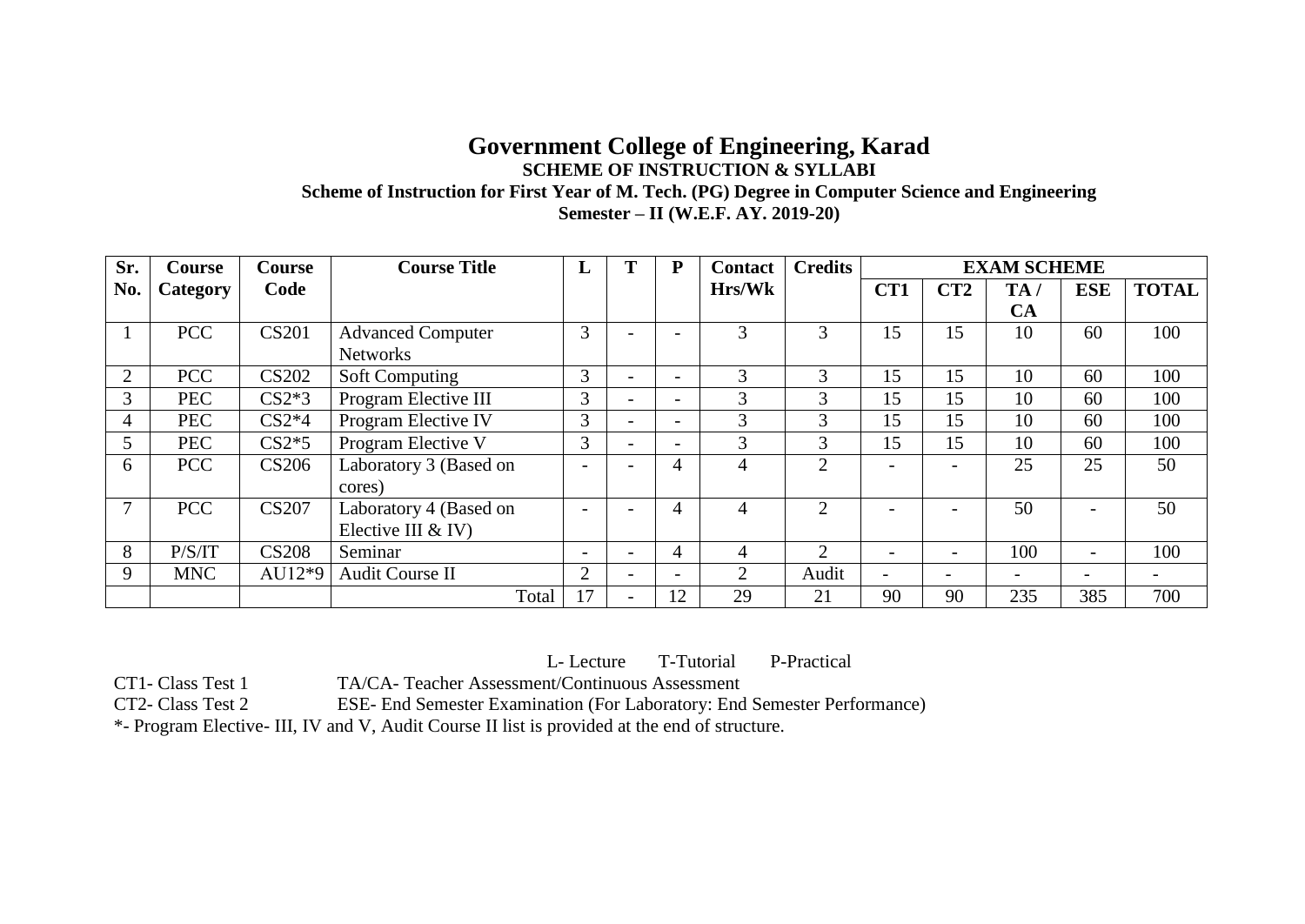## **Government College of Engineering, Karad SCHEME OF INSTRUCTION & SYLLABI Scheme of Instruction for First Year of M. Tech. (PG) Degree in Computer Science and Engineering**

**Semester – III (W.E.F. AY. 2019-20)**

| Sr. | <b>Course</b>   | <b>course</b> | <b>Course Title</b>         | ≖                        | m  |    | <b>Contact</b> | Credits | <b>EXAM SCHEME</b>       |          |       |                          |              |
|-----|-----------------|---------------|-----------------------------|--------------------------|----|----|----------------|---------|--------------------------|----------|-------|--------------------------|--------------|
| No. | <b>Lategory</b> | Code          |                             |                          |    |    | Hrs/Wk         |         | $\alpha$ T1<br>U L L     | $\Gamma$ | TA/CA | <b>ESE</b>               | <b>TOTAL</b> |
|     | P/S/IT          | CS301         | <b>Dissertation Stage-I</b> |                          |    | 10 | 1 <sub>0</sub> | U5      | $\overline{\phantom{0}}$ |          | 50    | $\overline{\phantom{0}}$ | 50           |
| ∸   | P/S/IT          | CS302         | Dissertation Stage-II       | $\overline{\phantom{0}}$ |    | 10 | 1 U            | 05      | $\overline{\phantom{0}}$ |          | 50    | 100                      | 150          |
|     |                 |               | Total                       | 00                       | 00 | 20 | 20             | 10      | $\overline{\phantom{0}}$ |          | 100   | 100                      | 200          |

CT1- Class Test 1 TA/CA- Teacher Assessment/Continuous Assessment

CT2- Class Test 2 ESE- End Semester Examination (For Laboratory: End Semester Performance)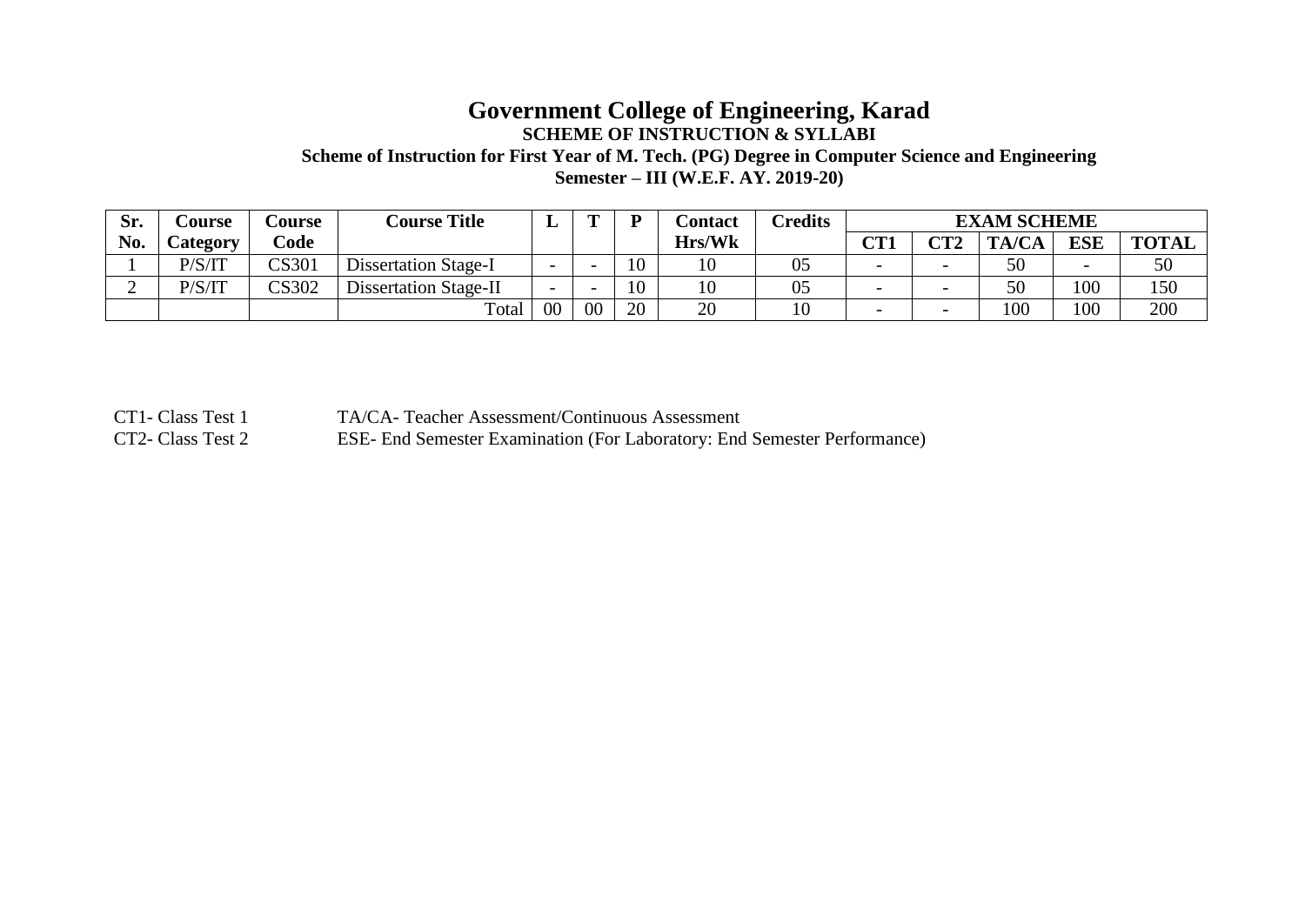#### **Government College of Engineering, Karad SCHEME OF INSTRUCTION & SYLLABI Scheme of Instruction for First Year of M. Tech. (PG) Degree in Computer Science and Engineering Semester – IV (W.E.F. AY. 2019-20)**

| Sr. | <b>Course</b>    | <b>Course</b>   | <b>Course Title</b>          | ≖                        | m | ת               | Contact         | <b>Tredits</b> | <b>EXAM SCHEME</b>       |             |       |                          |              |
|-----|------------------|-----------------|------------------------------|--------------------------|---|-----------------|-----------------|----------------|--------------------------|-------------|-------|--------------------------|--------------|
| No. | <i>C</i> ategory | $\mathbf{Code}$ |                              |                          |   |                 | Hrs/Wk          |                | ∩Т1<br>U L J             | $\Gamma$ Ta | TA/CA | <b>ESE</b>               | <b>TOTAL</b> |
|     | P/S/IT           | CS401           | <b>Dissertation Stage-I</b>  | $\overline{\phantom{0}}$ |   | 10              |                 | 08             | $\overline{\phantom{0}}$ |             | 50    | $\overline{\phantom{0}}$ | 50           |
|     | P/S/IT           | CS402           | <b>Dissertation Stage-II</b> | $\overline{\phantom{0}}$ |   | 16              |                 | 08             | $\overline{\phantom{0}}$ |             | 50    | 200                      | 250          |
|     |                  |                 | Total                        |                          |   | $\Omega$<br>ے ر | $\Omega$<br>ے ب | 10             | $\overline{\phantom{0}}$ |             | 100   | 200                      | 300          |

CT1- Class Test 1 TA/CA- Teacher Assessment/Continuous Assessment

CT2- Class Test 2 ESE- End Semester Examination (For Laboratory: End Semester Perform